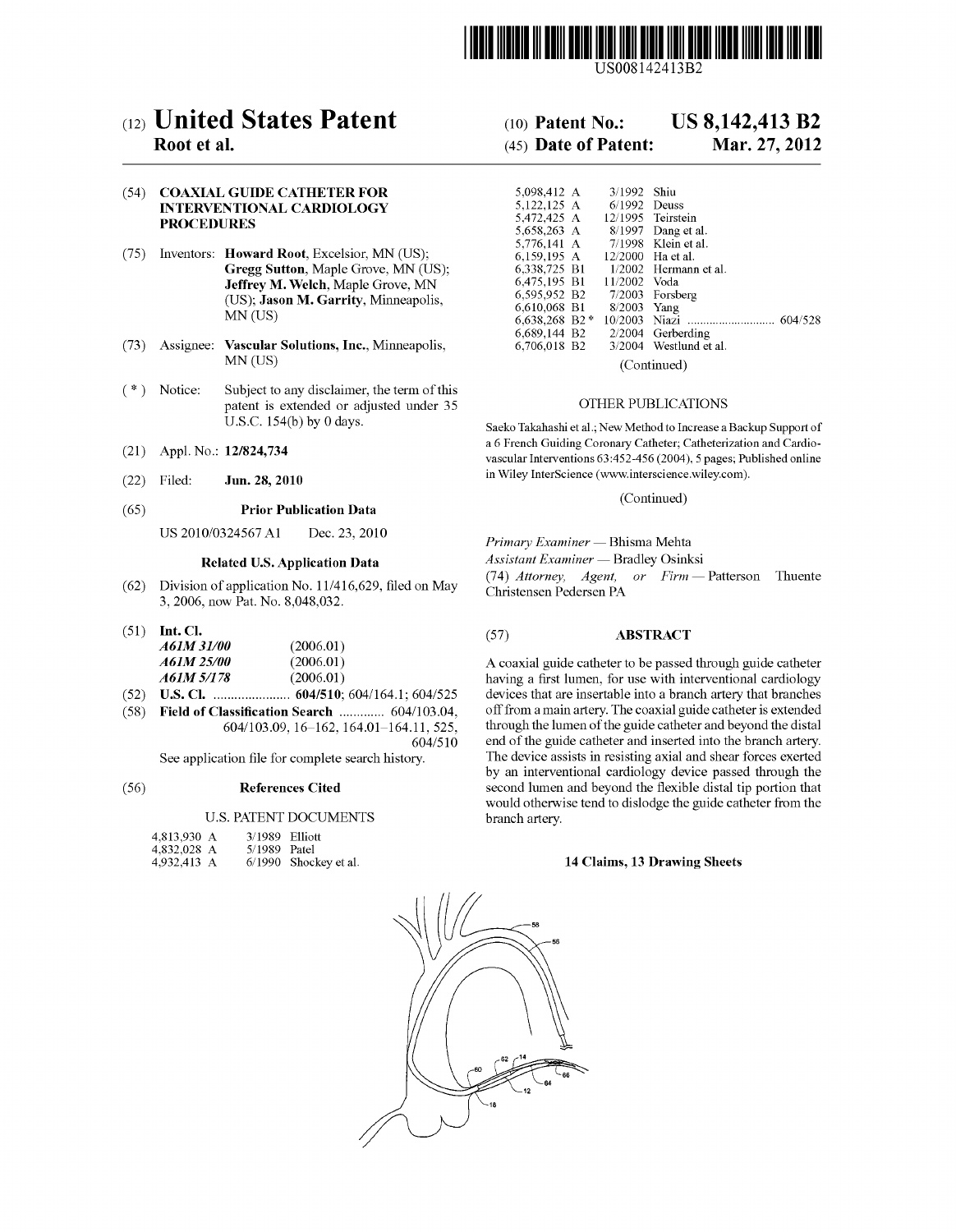# U.S. PATENT DOCUMENTS

| 6,755,812 B2    |              | 6/2004 Peterson et al.  |
|-----------------|--------------|-------------------------|
| 6,860,876 B2    | 3/2005 Chen  |                         |
| 7,697,996 B2    |              | $4/2010$ Manning et al. |
| 7,717,899 B2    |              | 5/2010 Bowe et al.      |
| 2003/0195546 A1 |              | 10/2003 Solar et al.    |
| 2004/0127927 A1 | 7/2004 Adams |                         |

2005/0004523 A1\* 1/2005 Osborne et al. ........ .. 604/164.01 2005/0182437 A1 8/2005 Bonnette et a1. 2007/0260219 A1 11/2007 Root et al. OTHER PUBLICATIONS

U.S. Appl. No. 11/416,629, filed Jun. 28, 2010, Howard Root et al.

\* cited by examiner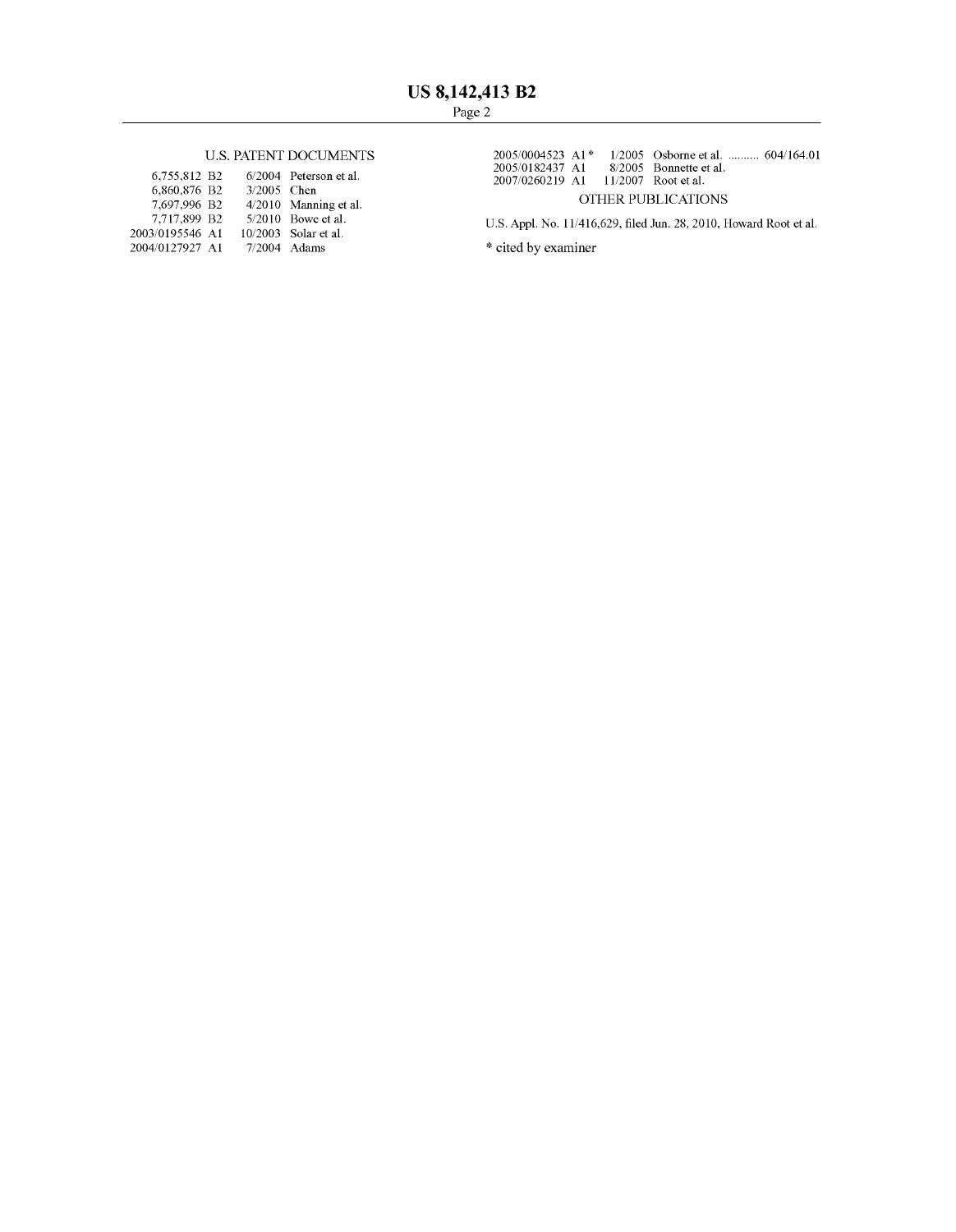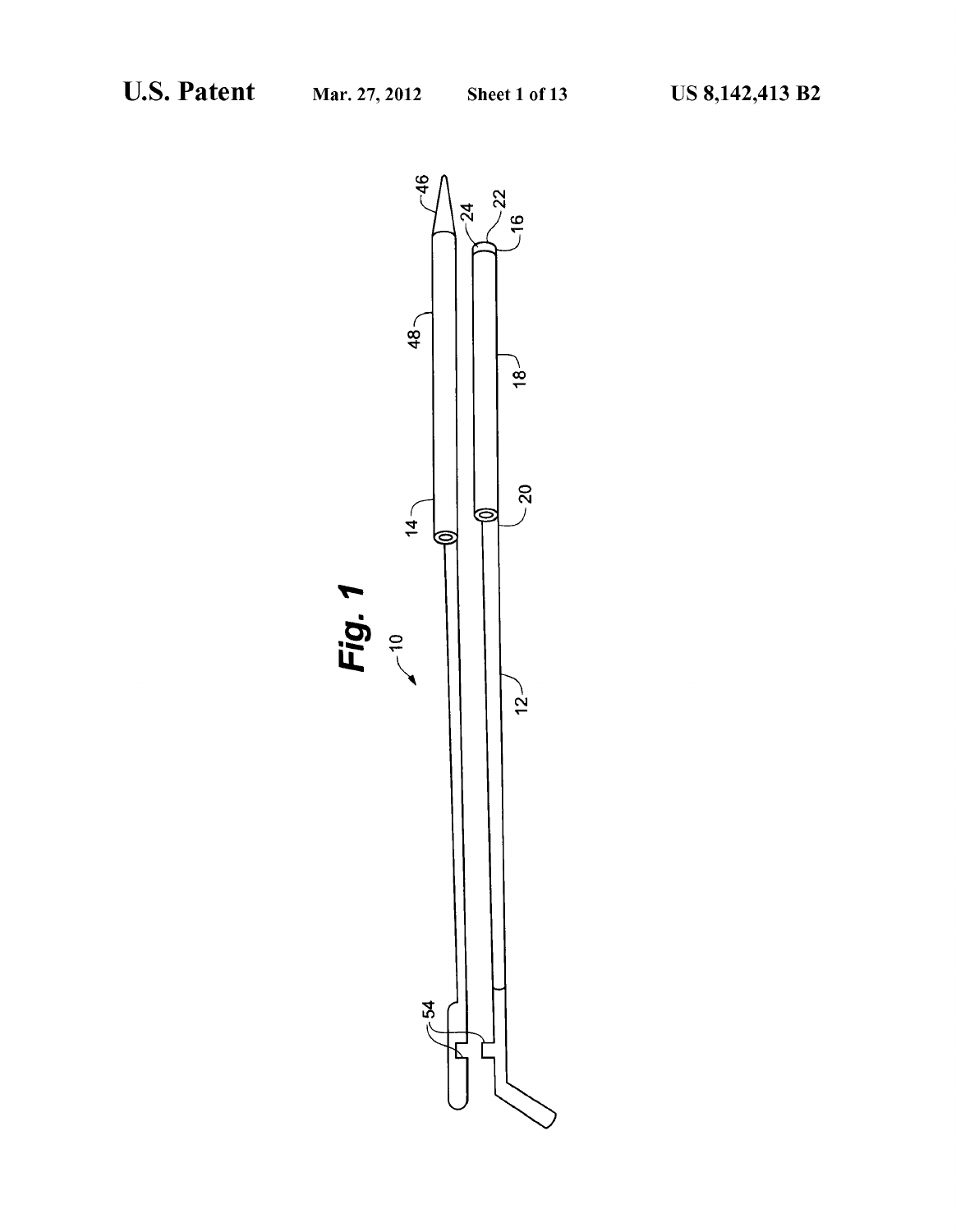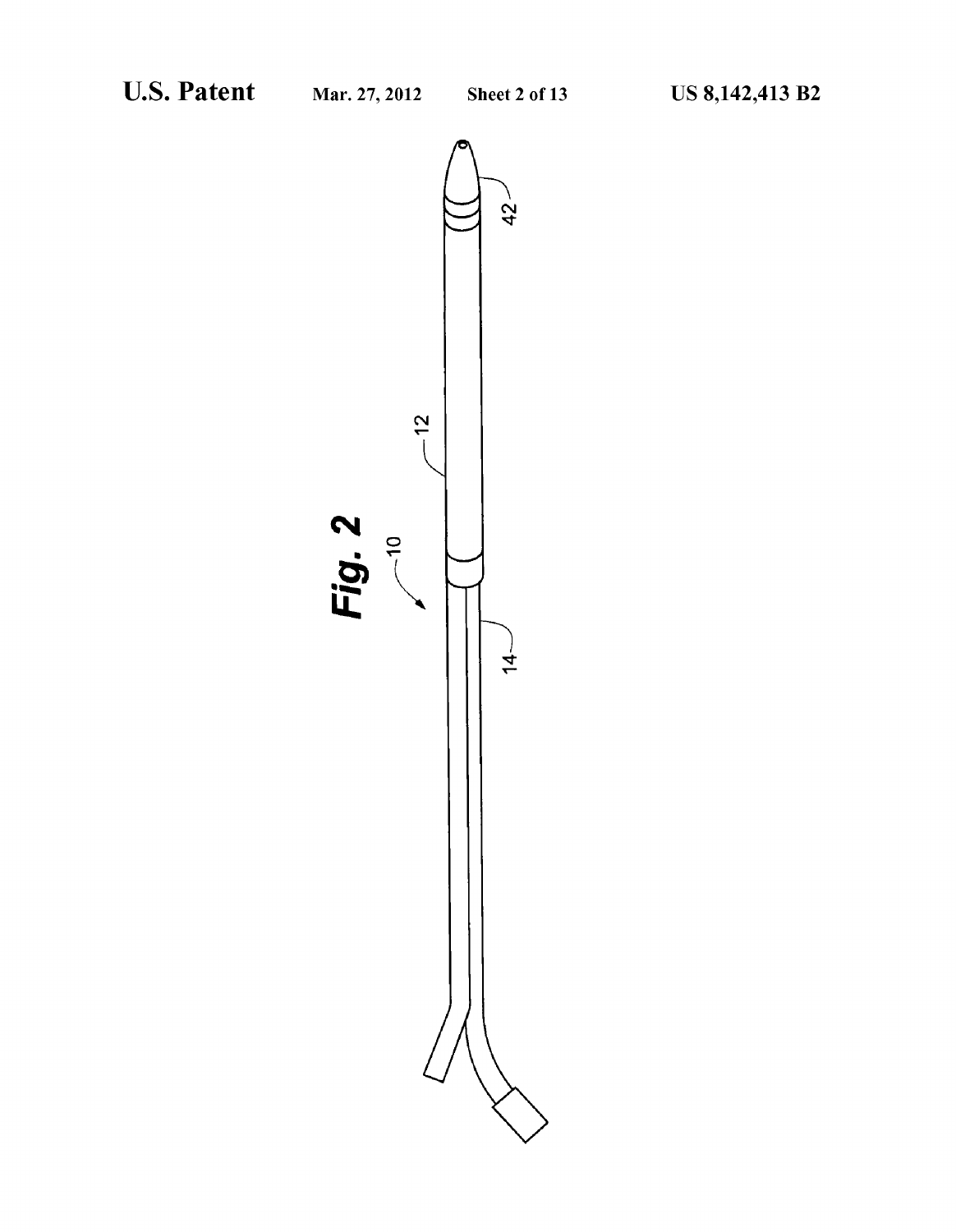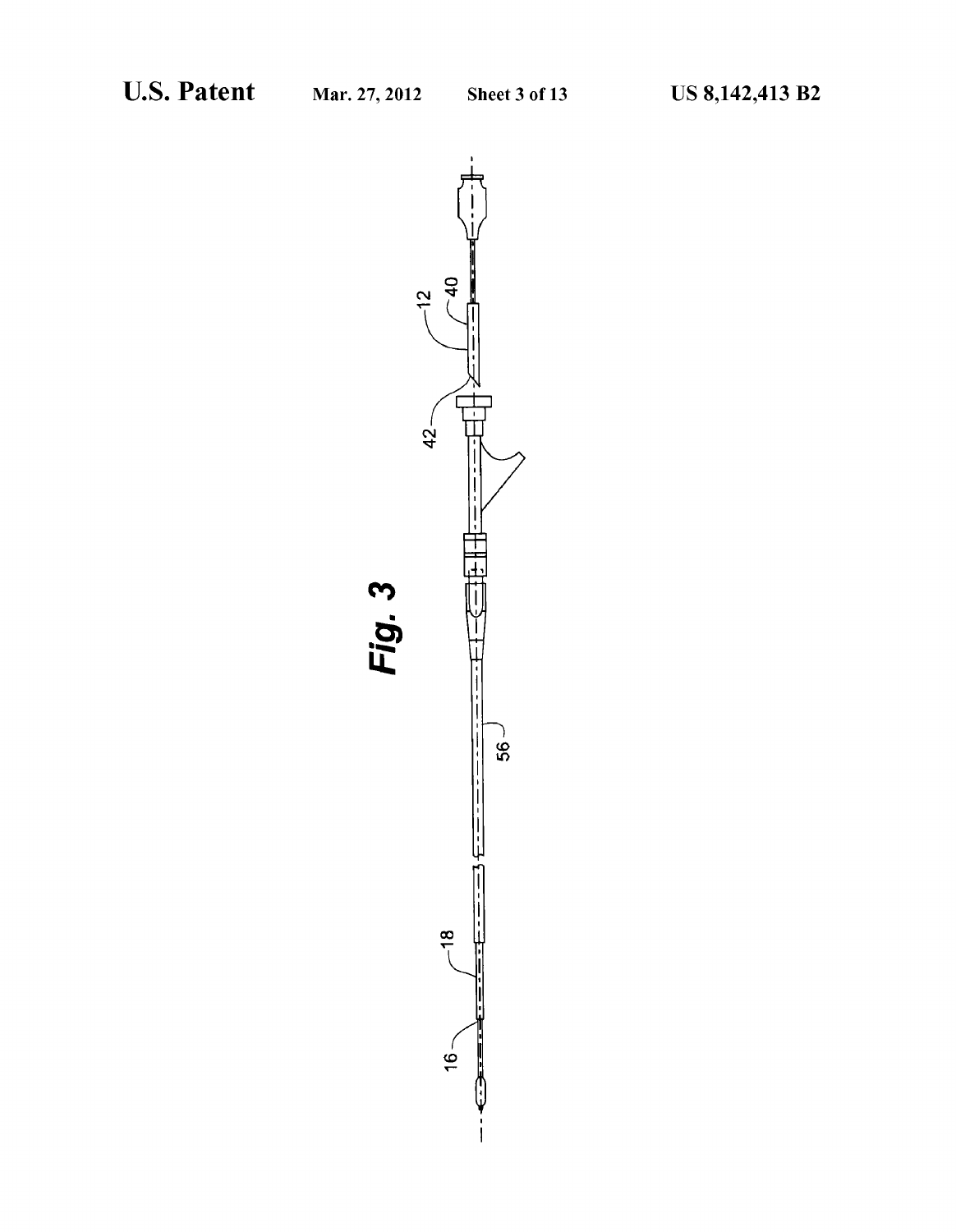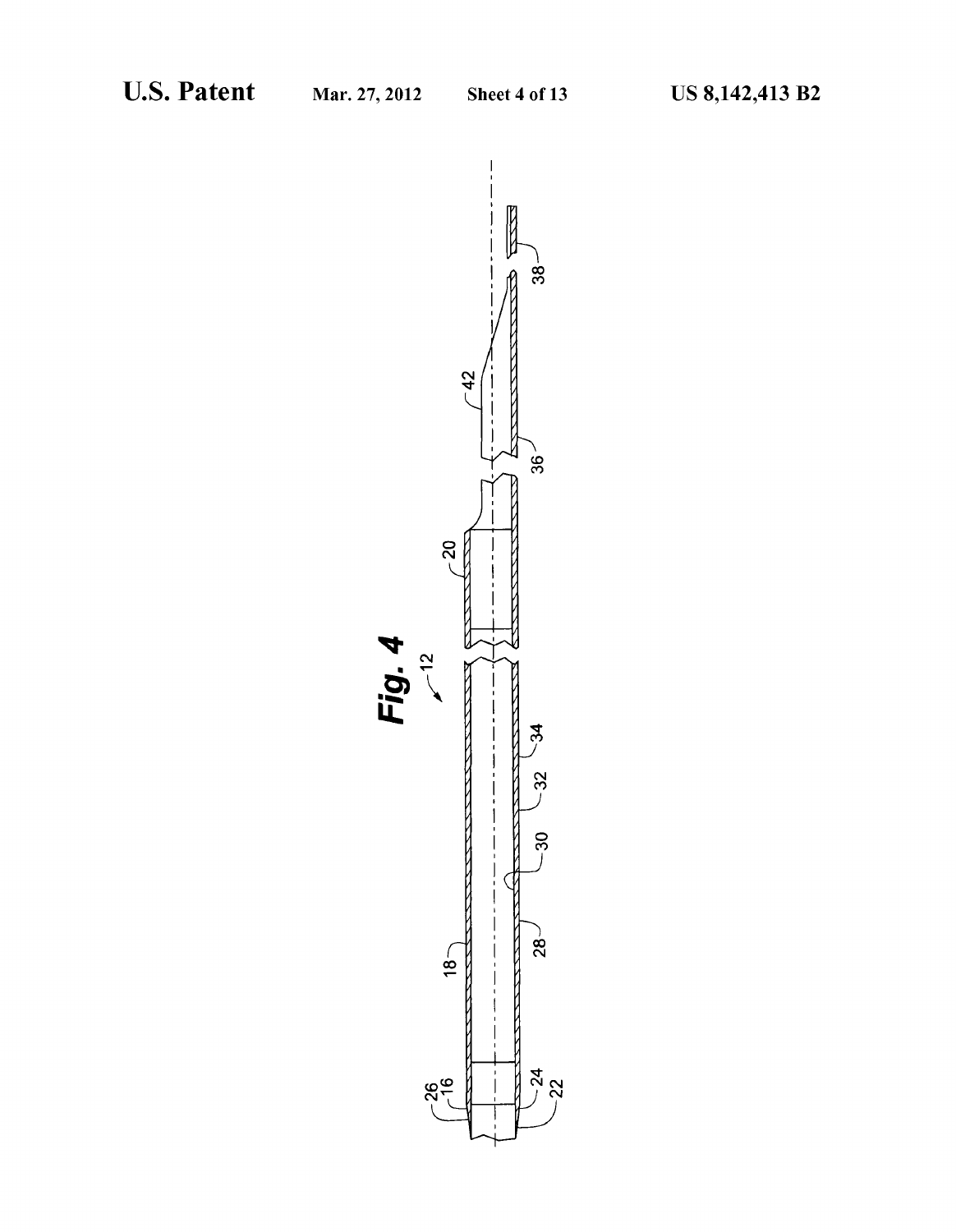

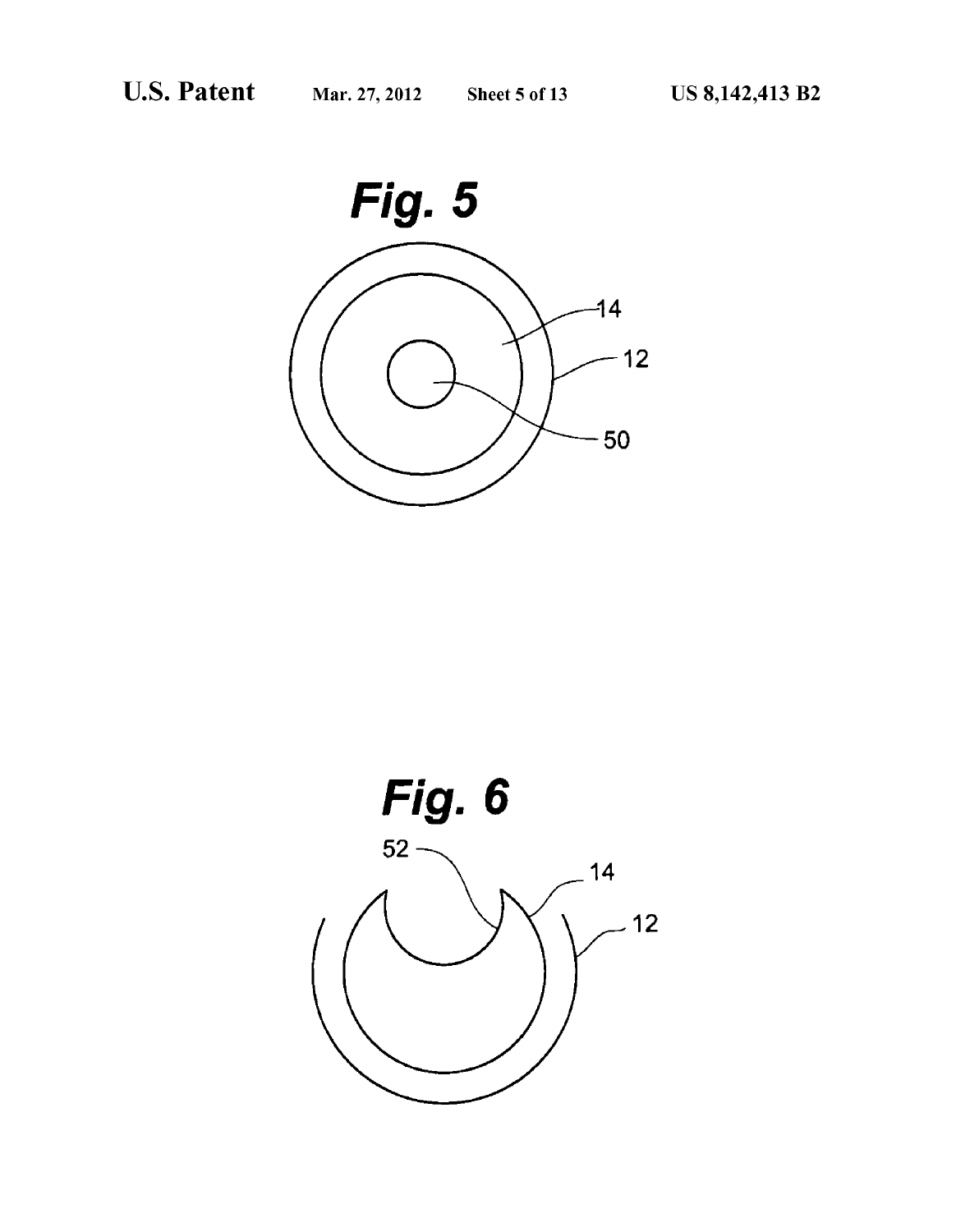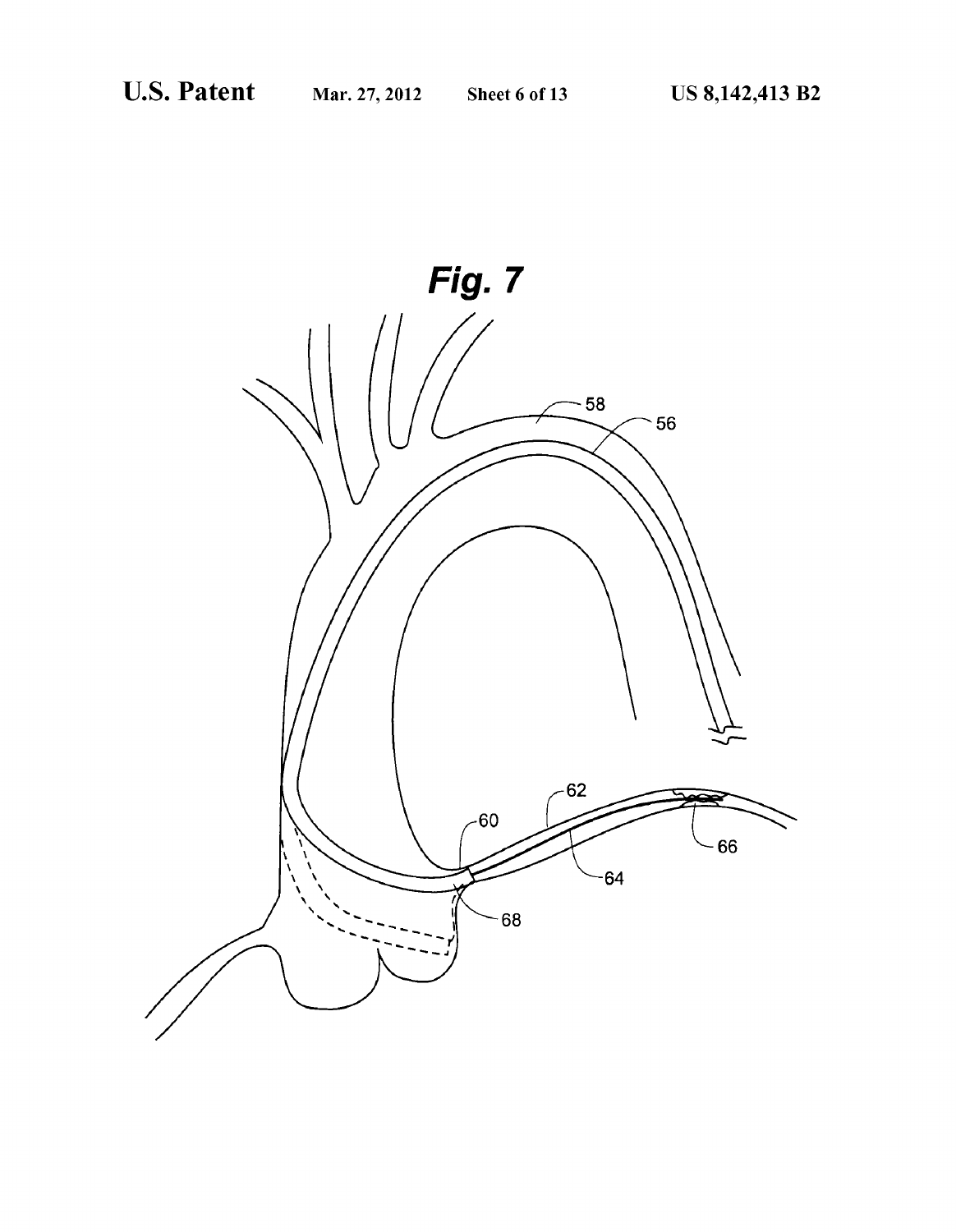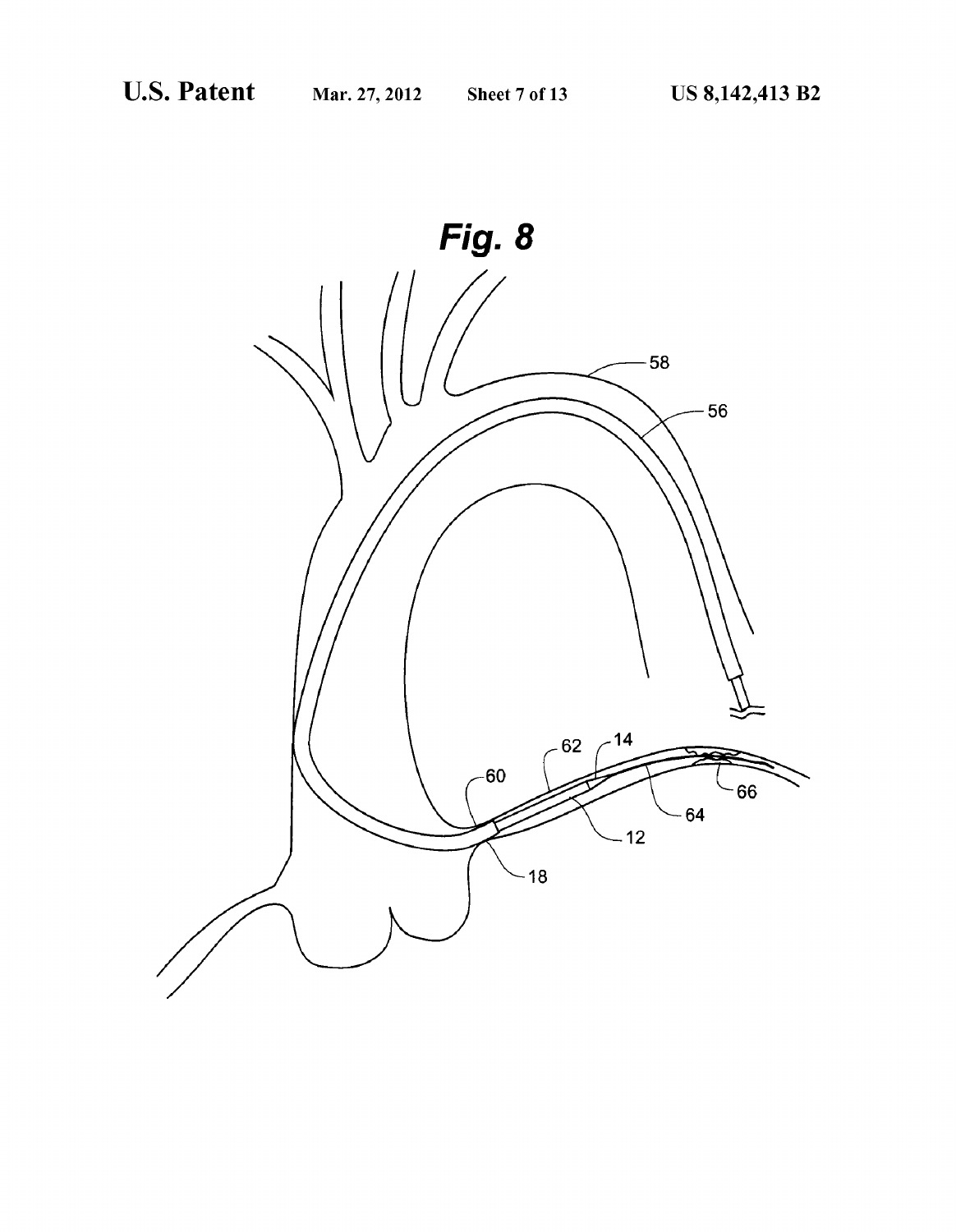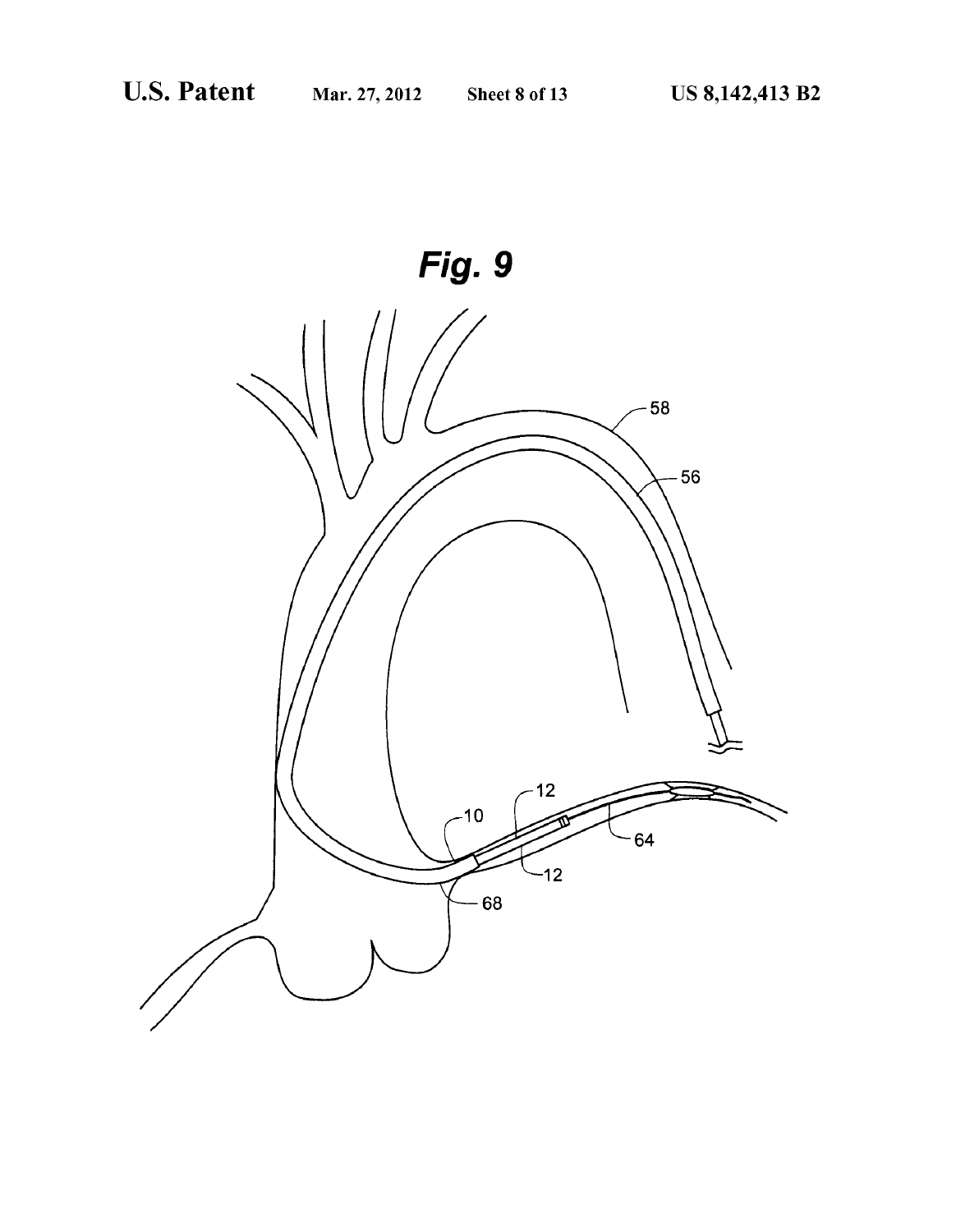

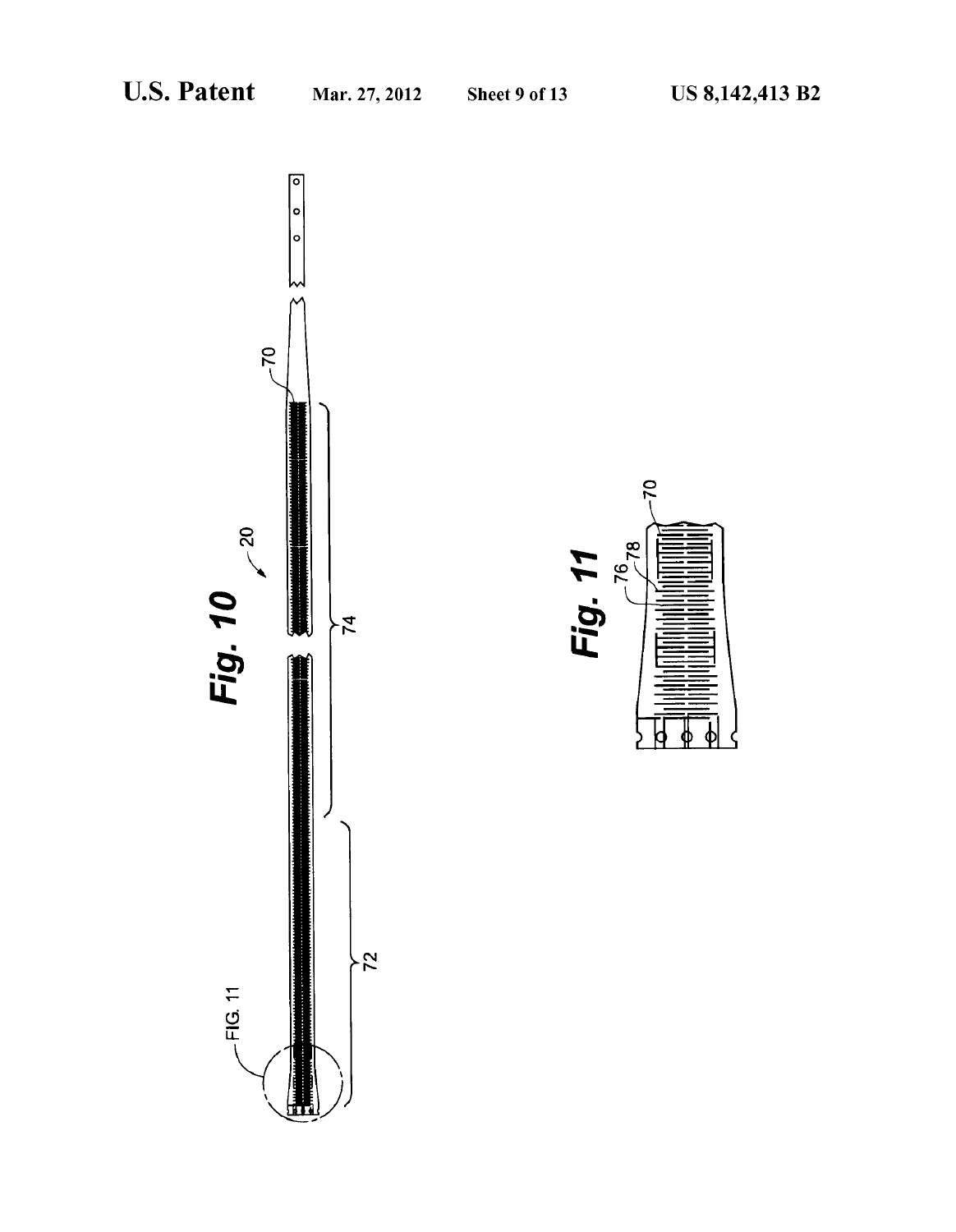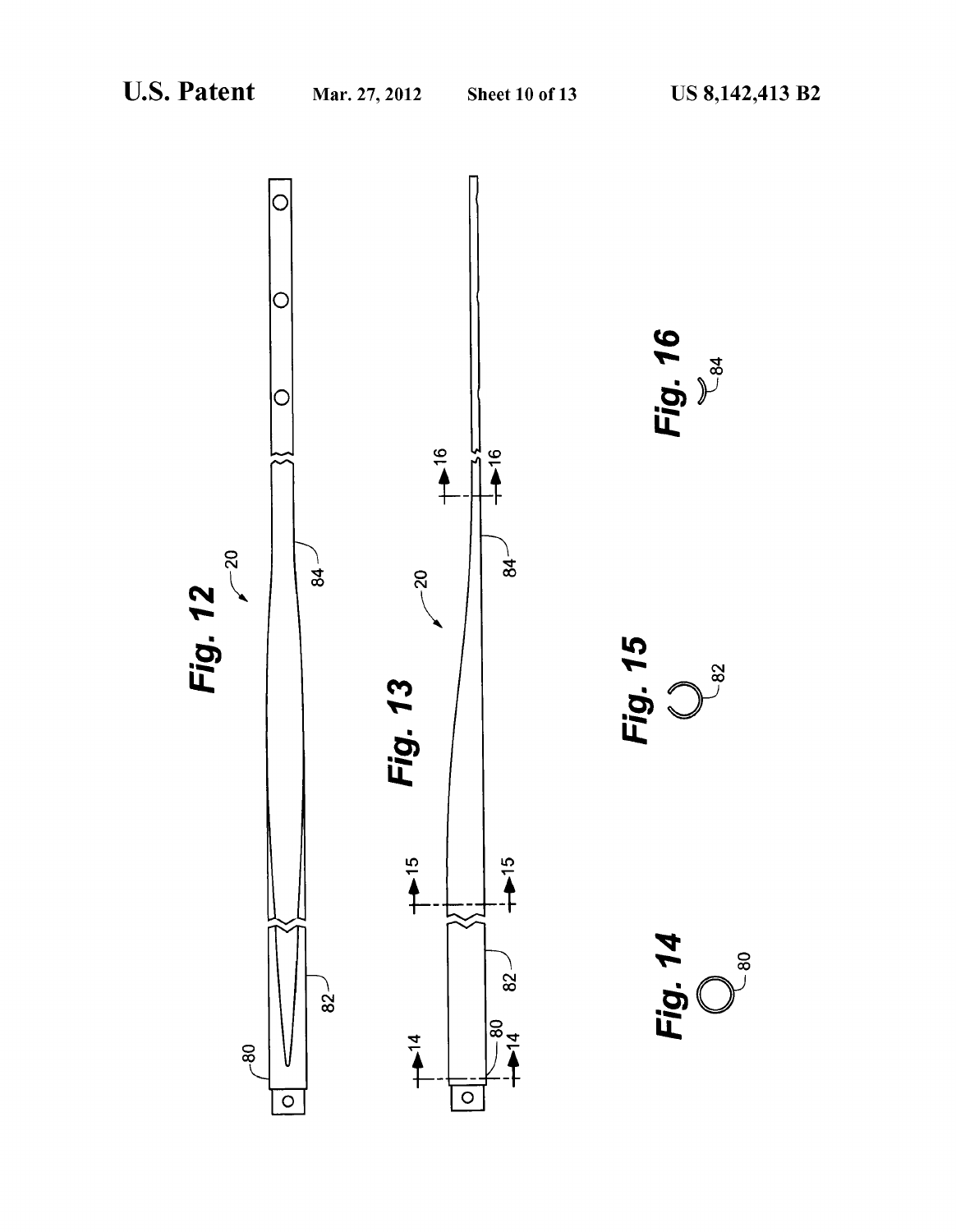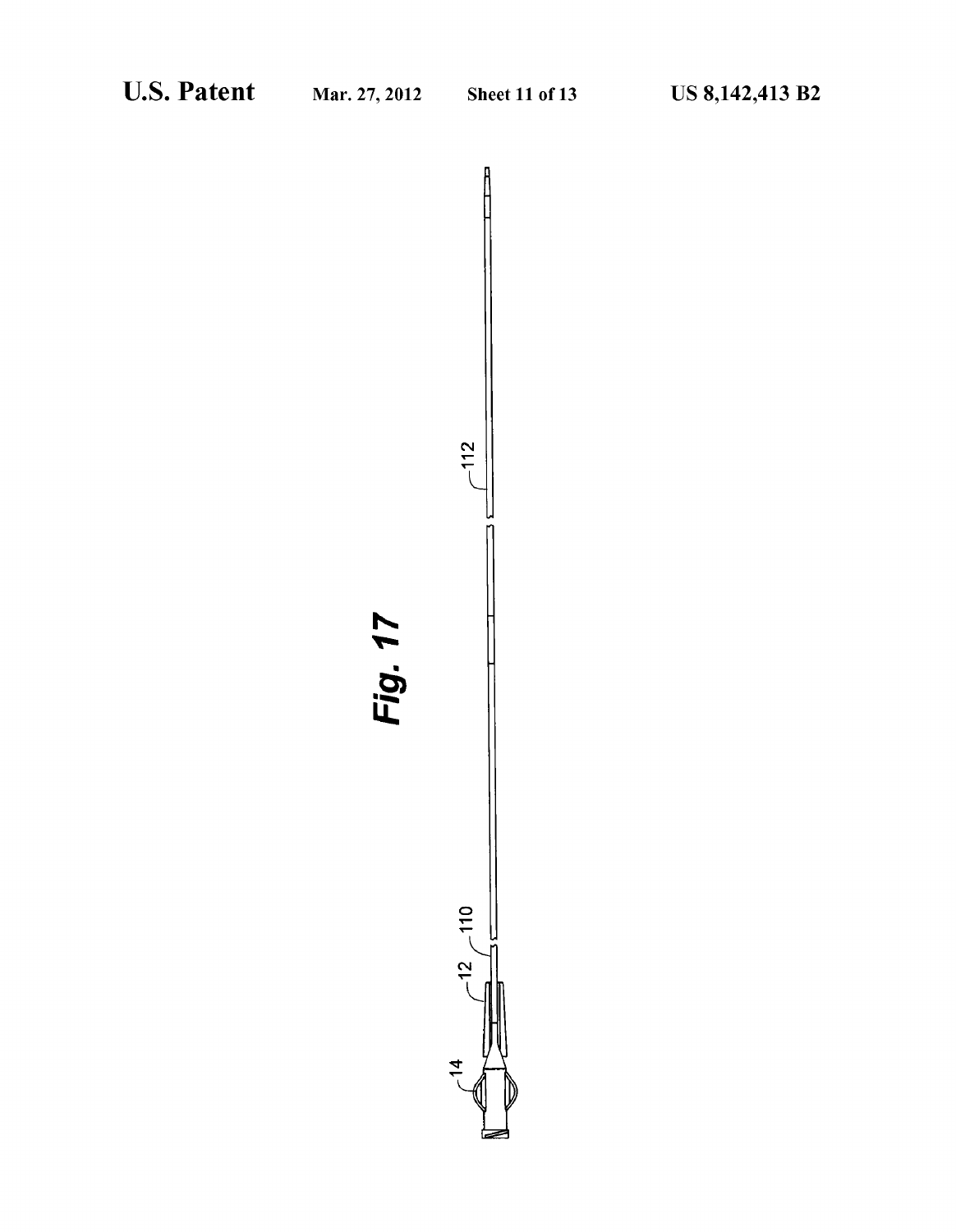

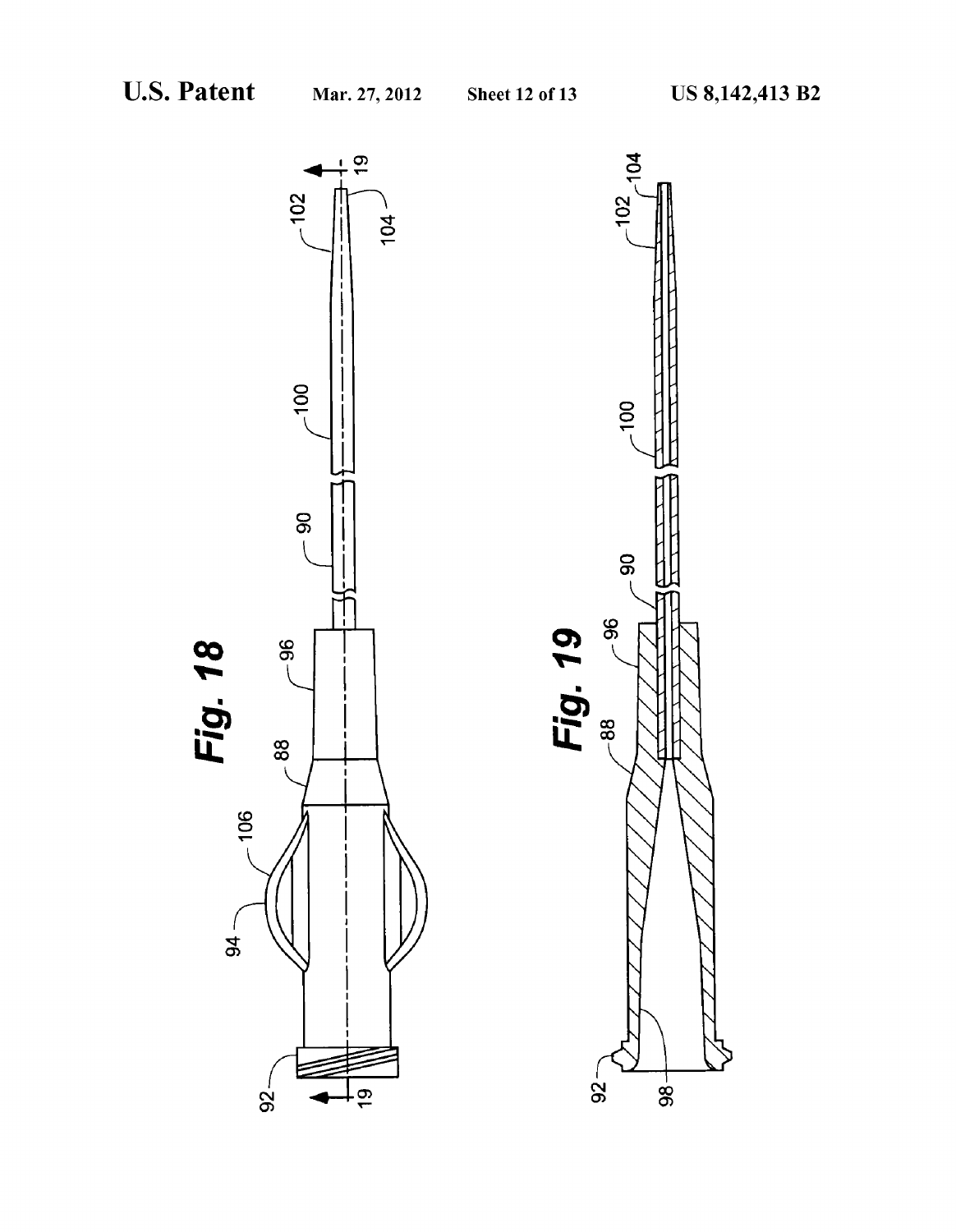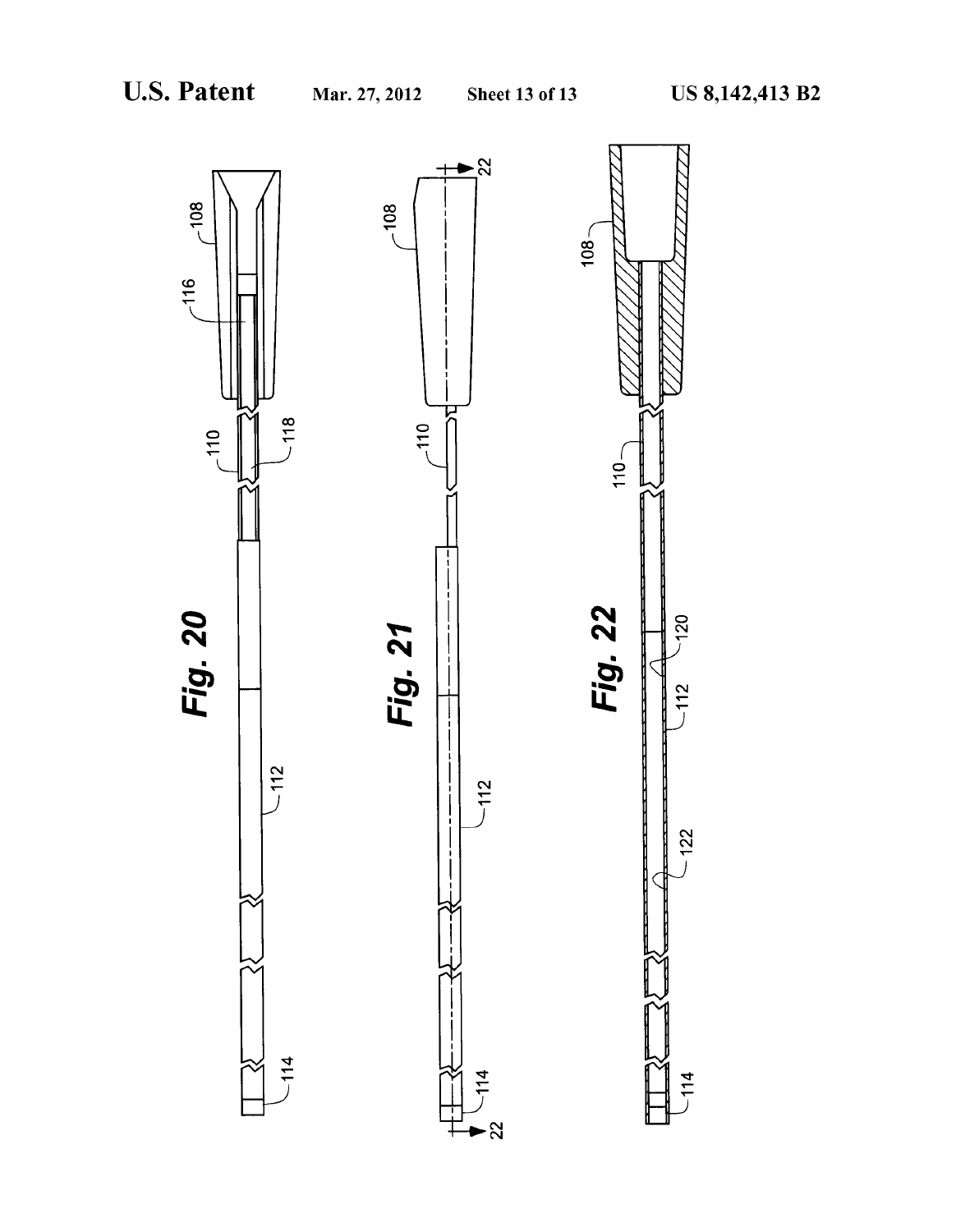5

# COAXIAL GUIDE CATHETER FOR INTERVENTIONAL CARDIOLOGY PROCEDURES

### RELATED APPLICATION

This application is a division of application Ser. No. 11/416,629 filed May 3, 2006, now U.S. Pat. No. 8,048,032 Which is hereby fully incorporated herein by reference.

# FIELD OF THE INVENTION

The present invention relates generally to catheters used in interventional cardiology procedures. More particularly the present invention relates to methods and apparatus for 15 increasing backup support for catheters inserted into the coro nary arteries from the aorta.

### BACKGROUND OF THE INVENTION

Interventional cardiology procedures often include insert ing guideWires or other instruments through catheters into coronary arteries that branch off from the aorta. For the pur poses of this application, the term "interventional cardiology devices" is to be understood to include but not be limited to 25 guideWires, balloon catheters, stents and stent catheters. In coronary artery disease the coronary arteries may be nar rowed or occluded by atherosclerotic plaques or other lesions. These lesions may totally obstruct the lumen of the artery or may dramatically narroW the lumen of the artery. NarroWing 30 is referred to as stenosis. In order to diagnose and treat obstructive coronary artery disease it is commonly necessary to pass a guideWire or other instruments through and beyond the occlusion or stenosis of the coronary artery.

In treating a stenosis, a guide catheter is inserted through 35 the aorta and into the ostium of the coronary artery. This is sometimes accomplished with the aid of a guidewire. A guide catheter is typically seated into the opening or ostium of the artery to be treated and a guideWire or other instrument is passed through the lumen of the guide catheter and inserted 40 into the artery beyond the occlusion or stenosis. Crossing tough lesions can create enough backWard force to dislodge the guide catheter from the ostium of the artery being treated. This can make it difficult or impossible for the interventional cardiologist to treat certain forms of coronary artery disease. 45

Prior attempts to provide support to the guiding catheter to prevent backward dislodgement from the coronary ostium (referred to as "backup support") fall generally into four categories.

First are guiding catheters that, through a combination of 50 shape and stiffness, are configured to draw backup support from engaging the Wall of the aortic arch opposing the ostium of the coronary artery that is being accessed. Examples of this approach can be found in US. Pat. No. 6,475,195 issued to Voda and U.S. Pat. No. 5,658,263 issued to Dang et al. These 55 guiding catheters all share the common limitation that a guide catheter stiff enough to provide adequate backup support is often too stiff to be safely inserted into the aorta Without the possibility of causing damage to the aortic Wall. In addition, attempts to deep seat the guide catheter have been made but 60 the rigid nature of the guide catheter creates the risk that the guide catheter may damage the coronary artery Wall or that the guide catheter may occlude the coronary artery and inter fere With blood How to the heart muscle.

Second are guiding catheters that include a retractable 65 appendage. The appendage in these catheters can be extended to engage the opposing Wall of the aortic arch to provide

backup support or the appendage may be placed under ten sion to stiffen a bend in the catheter to provide backup sup port. Examples of this approach may be found in US. Pat. Nos. 4,813,930 issued to Elliot; 5,098,412 issued to Shiu; and 6,860,876 issued to Chen. These guiding catheters tend to be

somewhat mechanically complex and have not been widely adopted by practitioners.

20 tend to be mechanically complex and can completely occlude Third are guide catheters that have a portion that seeks to expand laterally to grip the interior Wall of the ostium of the coronary artery to provide a force acting in opposition to the backWard forces created When trying to maneuver a therapeu tic device past a lesion or blockage in the coronary artery. These devices can include a balloon secured to a guidewire or a catheter or another device for expanding to grip the Walls of the coronary artery from Within. Examples of this approach may be found in US. Pat. Nos. 4,832,028 issued to Patel; 6,5 95,952 issued to Forsberg; and US. PublishedApplication No. 2005/0182437 by Bonnette et al. Again, these devices the coronary ostium thus stopping perfusion of the coronary artery.

A fourth technique includes the placement of a smaller guide catheter Within a larger guide catheter in order to pro vide added support for the crossing of lesions or for the distal delivery of balloons and stents. This technique has been described in an article by Takahashi entitled "NeW Method to Increase a Backup Support of Six French Guiding Coronary Catheter," published in Catheterization and Cardiovascular Interventions, 63:452-456 (2004). This technique is used in order to provide a method of deep seating the guide catheter within the ostium of the coronary artery. Deep seating refers to inserting the catheter more deeply into the ostium of the coronary artery than typically has been done before. Unfor tunately, deep seating by this technique With a commonly available guide catheter creates the risk that the relatively stiff, fixed curve, guide catheter will damage the coronary artery. This damage may lead to dissection of the coronary artery When the catheter is advanced past the ostium.

Several other problems arise When using a standard guide catheter in this catheter-in-a-catheter fashion. First, the inner catheters must be substantially longer than the one hundred centimeter guide catheter. Second, a neW hemostasis valve must be placed on the inner guide catheter Which prevents the larger guide catheter from being used for contrast injections or pressure measurements. Third, the smaller guide catheter still must be inserted into the coronary vessel With great care since the smaller guide catheter has no tapered transition or dilator at its tip and does not run over a standard 0.014 inch guideWire.

Thus, the interventional cardiology art would benefit from the availability of a system that Would be deliverable through standard guide catheters for providing backup support by providing the ability to effectively create deep seating in the ostium of the coronary artery.

### SUMMARY OF THE INVENTION

The present invention is a coaxial guide catheter that is deliverable through standard guide catheters by utilizing a guideWire rail segment to permit delivery Without blocking use of the guide catheter. The coaxial guide catheter prefer ably includes a tapered inner catheter that runs over a standard 0.014 inch coronary guidewire to allow atraumatic placement within the coronary artery. This feature also allows removal of the tapered inner catheter after the coaxial guide catheter is in place. The tapered inner catheter provides a gradual transition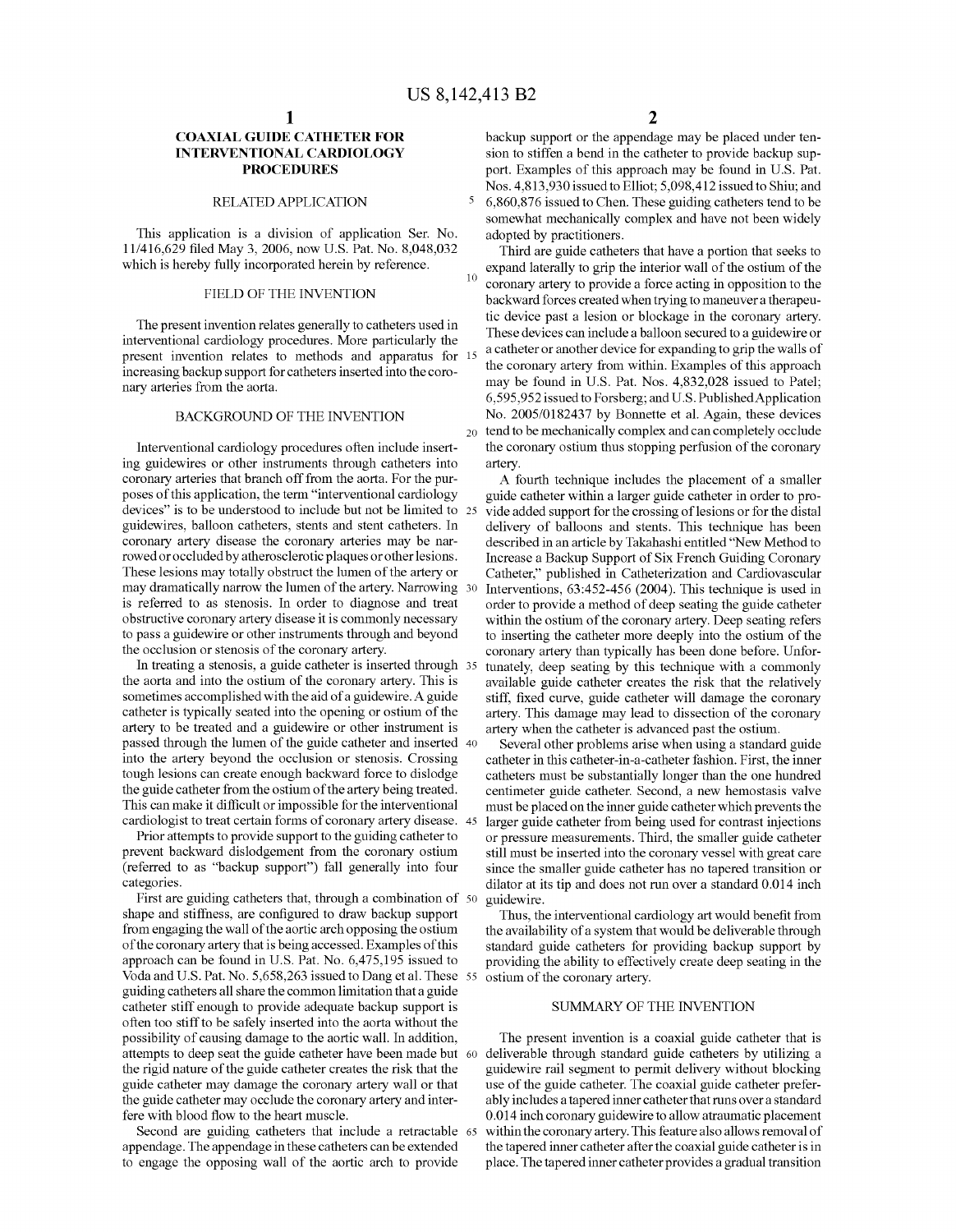$10$ 

from the standard 0.014 inch diameter guidewire to the diameter of the coaxial guide catheter which is typically five to eight French.

The coaxial guide catheter preferably can be delivered through commonly existing hemostatic valves used with 5 guide catheters While still alloWing injections through the existing Y adapter. In addition, the coaxial guide catheter preferably has an inner diameter that is appropriate for deliv ering standard coronary treatment devices after it is placed in the coronary artery.

In one embodiment, the coaxial guide catheter is made in at least three sizes corresponding to the internal capacity of 8 French, 7 French, and 6 French guide catheters that are com monly used in interventional cardiology procedures. An 8 French catheter has an internal diameter greater than or equal 15 to 0.088 inches. A 7 French catheter has an internal diameter greater than or equal to 0.078 inches. A 6 French guide cath eter has an internal diameter greater than or equal to 0.070 inches. Thus, for three exemplary sizes the effective internal diameter of the coaxial guide catheter may be as follows. For 20 a 7 French in 8 French coaxial guide catheter the internal diameter should be greater than or equal to 0.078 inches. For a 6 French in 7 French coaxial guide catheter the internal diameter should be greater than or equal to 0.070 inches. For a 5 French in 6 French coaxial guide catheter the internal 25 diameter should be greater than or equal to 0.056 inches.

Interventional cardiology procedures are typically carried out under fluoroscopy or another x-ray or imaging technique. Therefore, one embodiment of the coaxial guide catheter of the present invention includes a radiopaque marker at its 30 distal tip to facilitate positioning and manipulation of the coaxial guide catheter.

The present invention generally includes the coaxial guide catheter and a tapered inner catheter. The coaxial guide cath eter includes a tip portion, a reinforced portion, and a sub- 35 stantially rigid portion. The coaxial guide catheter Will gen erally have an overall length of preferably approximately 125 cm, though this should not be considered limiting.

In one embodiment, the tip portion may include a soft tip and a marker band. The soft tip is tapered and may be formed 40 from a loW durometer polymer or elastomer material such as polyether block amide polymer, (PEBA, Pebax®) the marker band may be formed from a platinum iridium alloy sand wiched between the Pebax® that extends from the bump tip and a PTFE liner. 45

In one embodiment, the reinforced portion may be rein forced, preferably with metallic fibers in a braided or coiled pattern. The braided or coiled portion is lined by a PTFE liner and may be covered on its exterior With Pebax®. The braided or coiled portion may extend approximately 20 to 110 cm in 50 length. In one exemplary embodiment, the braided portion extends approximately 32 to 36 cm.

Preferably, the rigid portion may be advantageously formed from a stainless steel or Nitinol tube. The rigid portion may be joined to the braid or coil portion by Welding. The 55 rigid portion may include a cutout portion and a full circum ference portion. For example, the cutout portion may include a section Where about 45% of the circumference of the cylin drical tubular structure has been removed. The cutout portion may also include a section Where 75-90% of the circumfer 60 ence of the tubular structure has been removed. In one exem plary embodiment, the portion having approximately 45% removed may extend for approximately 75 cm and the portion having 75-90% of the structure removed extends for about 15 cm. The full circumference portion of the rigid portion is 65 typically located at the most proximal end of the coaxial guide catheter.

The rigid portion may include a plurality of radially ori ented slits or other cuts in its distal portion to increase and control the flexibility of the rigid portion

In an exemplary embodiment, the tapered inner catheter generally includes a tapered inner catheter tip and a cutout portion. The tapered inner catheter tip includes a tapered portion and a straight portion. The tapered portion is typically at the most distal end of the tapered inner catheter. Both the straight portion and the tapered portion are pierced by a lumen through Which a guideWire may be passed.

The cutout portion supports a track passing along the con cave side thereof that continues from the lumen that passes through the straight portion and the tapered portion. The tapered inner catheter may also have a clip or snap attachment at its proximal end to releasably join the tapered inner catheter to the coaxial guide catheter.

In operation, the tapered inner catheter is inserted inside and through the coaxial guide catheter. The tapered inner catheter is positioned so that the tapered inner catheter tip extends beyond the tip portion of the coaxial guide catheter. The coaxial guide catheter-tapered inner catheter combina tion may then be inserted into a blood vessel that communi cates With the aorta. The coaxial guide catheter-tapered inner catheter combination may be threaded over a preplaced 0.014 inch guideWire. The tapered inner catheter-coaxial guide catheter combination is advanced up the aorta until the tapered inner catheter is passed into the ostium of a coronary artery over the guidewire. Once the coaxial guide cathetertapered inner catheter combination has been inserted sufficiently into the ostium of the coronary artery to achieve deep seating the tapered inner catheter may be removed. During this entire process at least part of the coaxial guide catheter tapered inner catheter combination is located inside of the guide catheter.

Once the tapered inner catheter is removed a cardiac treat ment device, such as a guideWire, balloon or stent, may be passed through the coaxial guide catheter Within the guide catheter and into the coronary artery. As described beloW, the presence of the coaxial guide catheter provides additional backup support to make it less likely that the coaxial guide catheter guide catheter combination Will be dislodged from the ostium of the coronary artery While directing the coronary therapeutic device past a tough lesion such as a stenosis or a chronic arterial occlusion.

A guide catheter inserted into the ostium of a branch artery Where it branches off from a larger artery is subject to force vectors that tend to dislodge the distal end of the guide cath eter from the ostium of the branch artery When a physician attempts to direct a guidewire or other interventional cardiology device past an occlusive or stenotic lesion in the branch artery. This discussion Will refer to a guide Wire but it is to be understood that similar principles apply to other interven tional cardiology devices including balloon catheters and stent catheters.

One of the forces that acts on the guide catheter is an axial force substantially along the axis of the branch artery and the portion of the guide catheter that is seated in the ostium. This force vector is a reactive force created by the pushing back of the guide Wire against the guide catheter as the physician tries to force the guideWire through or past the lesion. It tends to push the distal end of the catheter out of the ostium in a direction parallel to the axis of the branch artery and the axis of the distal end of the guide catheter.

Another of the force vectors that acts on the guide catheter is a shearing force that tends to dislodge the distal end of the guide catheter from the ostium of the branch artery in a direction perpendicular to the axis of the branch artery and the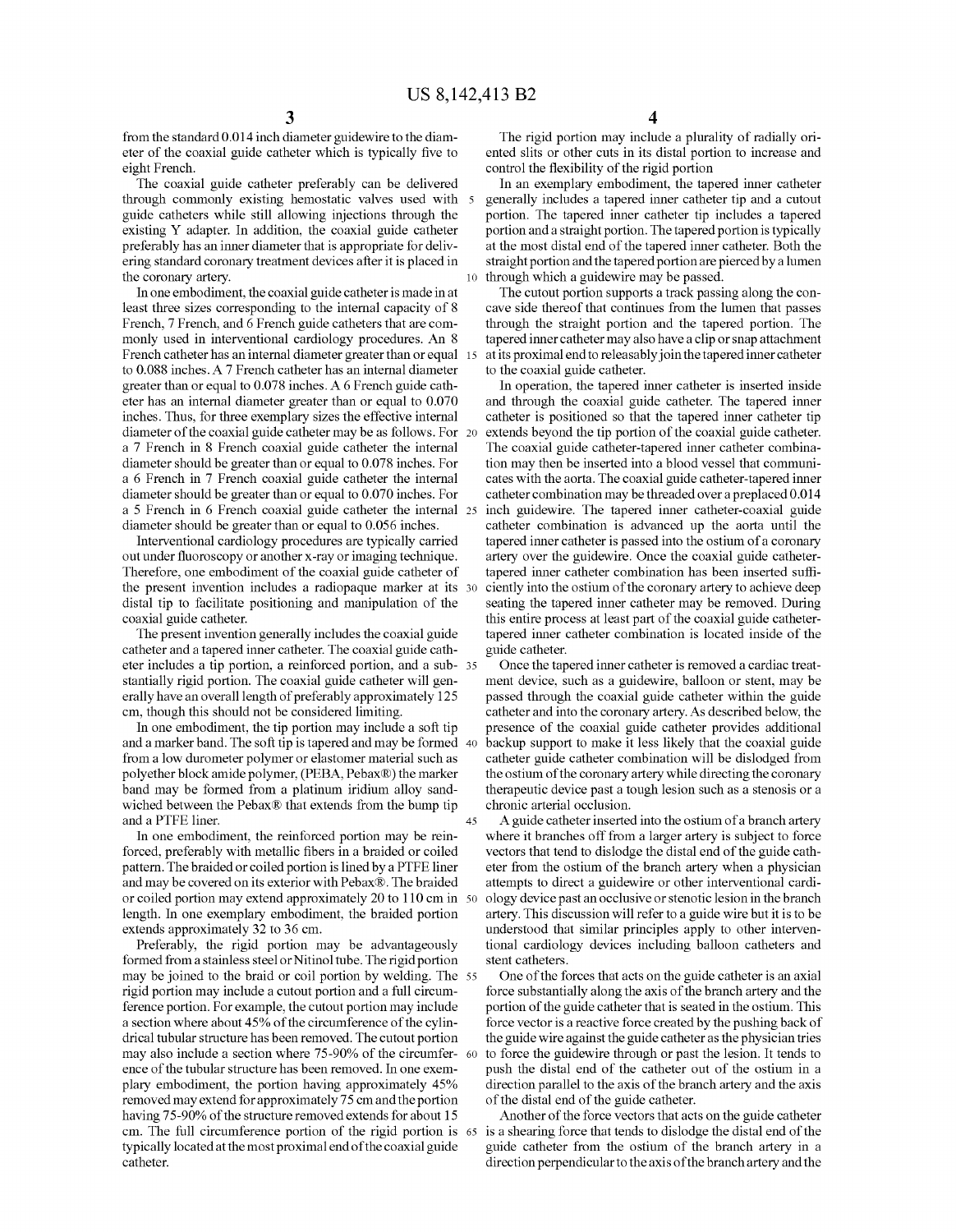$10$ 

20

 $30$ 

35

65

axis of the distal end of the guide catheter. This force vector arises from curvature of the guide catheter near its distal end and the guide wire pushing on the curved portion of the guide catheter as the physician applies force to the guidewire. The coaxial guide catheter of the present invention assists in <sup>5</sup> resisting both the axial forces and the shearing forces that tend to dislodge a guide catheter from the ostium of a branch artery.

The system is deliverable using standard techniques utilizing currently available equipment. The present invention also allows atraumatic placement within the coronary artery. Further, the invention is deliverable through an existing hemostatic valve arrangement on a guide catheter without preventing injections through existing Y adapters. Finally, the  $_{15}$ invention has an inner diameter acceptable for delivering standard coronary devices after it is placed in the blood vessel.

## BRIEF DESCRIPTION OF THE DRAWINGS

FIG. 1 is a schematic depiction of the coaxial guide catheter and a tapered inner catheter in accordance with the present invention;

FIG. 2 is schematic depiction of the coaxial guide catheter 25 and tapered inner catheter assembled in accordance with the present invention;

FIG. 3 is a plan view of a guide catheter, the coaxial guide catheter, and a treatment catheter in accordance with the present invention;

FIG. 4 is a sectional view of the coaxial guide catheter in accordance with the present invention;

FIG. 5 is a cross sectional view of the coaxial guide catheter and tapered inner catheter in accordance with the present invention;

FIG. 6 is another cross sectional view of the coaxial guide catheter and tapered inner catheter in accordance with the present invention:

FIG. 7 is a schematic view of a guide catheter and a guidewire located in an aortic arch and a coronary artery and 40 the guide catheter and guidewire in a second position depicted in phantom;

FIG. 8 is a schematic view of a guide catheter, a guidewire, a coaxial guide catheter in accordance with the present invention and a tapered inner catheter located in the aortic arch and 45 coronary artery;

FIG. 9 is a schematic view of a guide catheter, a guidewire and a coaxial guide catheter in accordance with the present invention located in the aortic arch and coronary artery;

FIG. 10 is a flat pattern for making relief cuts in a curved 50 rigid portion of the coaxial guide catheter in accordance with the present invention;

FIG. 11 is a detailed view taken from FIG. 10;

FIG. 12 is a plan view of the rigid portion in accordance 55 with the present invention;

FIG. 13 is an elevational view of the rigid portion;

FIG. 14 is a sectional view of the rigid portion taken along section line 14-14 of FIG. 13; and

FIG. 15 is a sectional view of the rigid portion taken along section line 15-15 of FIG. 13.

FIG. 16 is a sectional view of the rigid portion taken along section line 16-16 of FIG. 13.

FIG. 17 is a plan view of a coaxial guide catheter having a longer rail segment and a tapered inner catheter in accordance with the present invention.

FIG. 18 is a plan view of the tapered inner catheter as depicted in the FIG. 17.

6

FIG. 19 is a cross-sectional view of the tapered inner catheter taken along section lines 19-19 of FIG. 18.

FIG. 20 is a plan view of a coaxial guide catheter in accordance with the present invention.

FIG. 21 is an elevational view of a coaxial guide catheter in accordance with the present invention.

FIG. 22 is a cross-sectional view taken along section line 22-22 of FIG. 21.

### DETAILED DESCRIPTION OF THE INVENTION

Referring to FIGS. 1 and 2, coaxial guide catheter assembly 10 of the present invention generally includes coaxial guide catheter 12 and tapered inner catheter 14.

Coaxial guide catheter 12 generally includes tip portion 16, reinforced portion 18, and rigid portion 20. The overall length of the coaxial guide catheter typically can be approximately 125 cm. This length should not be considered limiting.

Tip portion 16 generally includes bump tip 22 and marker band 24. Bump tip 22 includes taper 26. Bump tip 24 is relatively flexible and may be formed, for example, from 4033 Pebax®. Bump tip 22 may be yellow or another high visibility color for ease of handling.

Marker band 24 is formed of a radiopaque material such as platinum/iridium alloy usually at a 90/10 ratio. Marker band 24 may be sandwiched between an outer Pebax® material 28 and a PTFE liner 30. Outer Pebax® material 28 in this location may be formed of 5533 Pebax, for example.

Reinforced portion 18 includes braid or coil reinforcement 32. Braid or coil reinforcement 32 may be formed of metal, plastic, graphite, or composite structures known to the art. Reinforced portion 18 may be lined on the interior by PTFE liner 30 and covered on the exterior by Pebax® material 28. Tip portion 16 and reinforced portion 18 together form a substantially cylindrical structure. Braid or coil reinforcement 32 may extend approximately 20 to 30 cm. In one exemplary embodiment, braid or coiled portion has a length of approximately 32 to 36 cm.

Rigid portion 20 may be secured to braid or coil reinforcement by, for example, welding or bonding. Rigid portion 20 may be formed from a hypotube or a section of stainless steel or Nitinol tubing. Other substantially rigid materials may be used as well. Rigid portion 20 includes first full circumference portion 34, hemicylindrical portion 36, arcuate portion 38, and second full circumference portion 40.

First full circumference portion 34 is joined to braid or coil reinforcement 32. First full circumference portion 34 extends for a relatively short distance, for example, 0.25 cm.

Hemicylindrical portion 36 desirably includes 40% to 70% of the circumference of the tube. Hemicylindrical portion 36 may extend, for example, approximately 20 to 75 cm in length.

Hemicylindrical portion 36 tapers into arcuate portion 38. Arcuate portion 38 extends from 25% to 40% of the circumference of the tube. Arcuate portion 38 may extend linearly, for example, for about 15 cm.

Arcuate portion 38 connects to second full circumference portion 40. Second full circumference portion 40 may extend 60 for a short distance, for example, approximately 3 cm.

Tapered inner catheter 14 generally includes tapered inner catheter tip 42 and cutout portion 44. Tapered inner catheter tip 42 tapers gradually from the diameter of a guide wire to the diameter of tip portion 16.

Tapered inner catheter tip 42 includes tapered portion 46 at a distal end thereof, and straight portion 48. Both tapered portion 46 and straight portion 48 are pierced by lumen 50.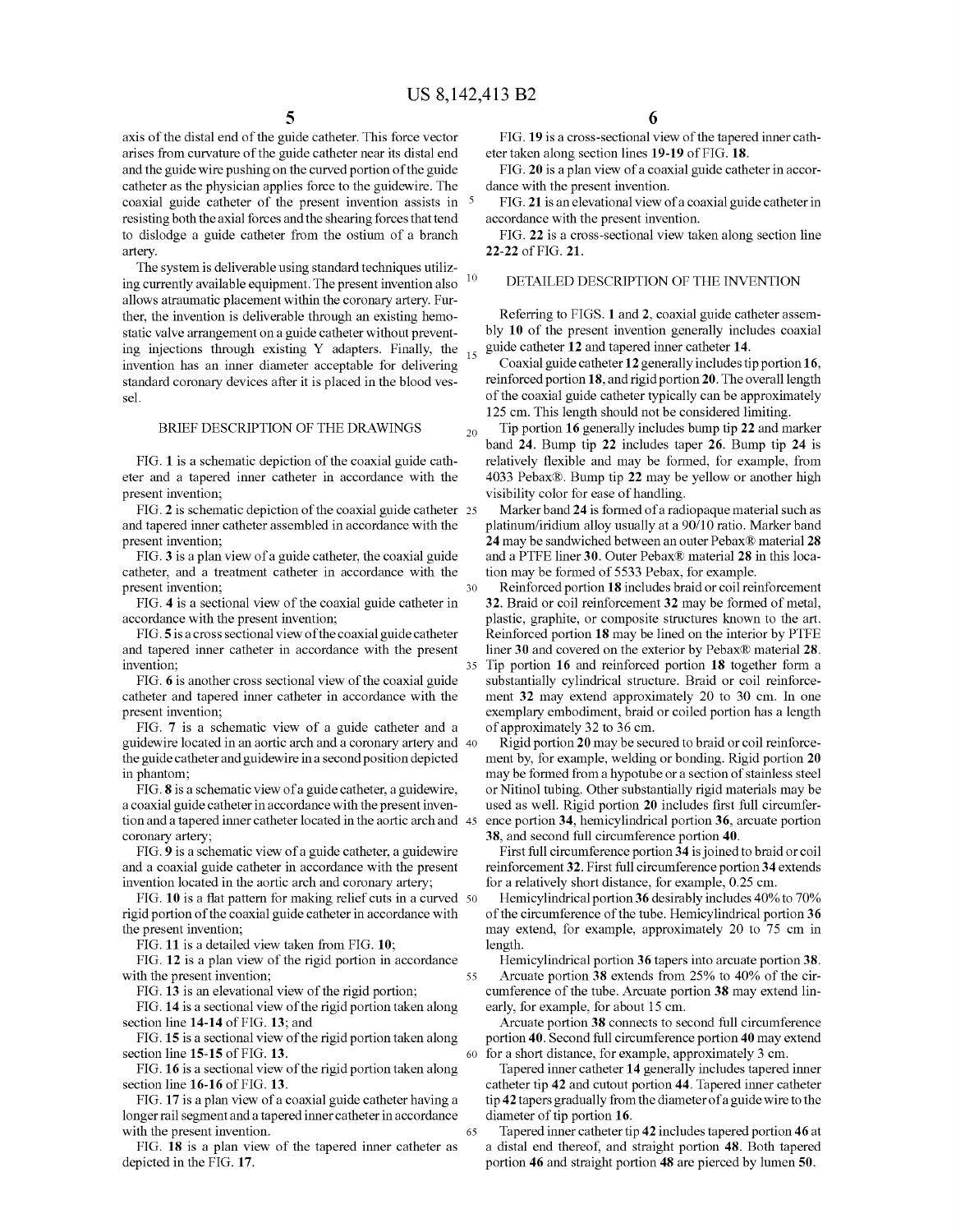Cutout portion 44 defines a concave track 52 along its length. Concave track 52 is continuous with lumen 50.

Tapered inner catheter 14 may also include clip 54 at a proximal end thereof to releasably join tapered inner catheter 14 to coaxial guide catheter 12. Thus, tapered inner catheter 5 14 is keyed to coaxial guide catheter 12.

Coaxial guide catheter 12 may include, starting at its distal end, a first portion having a flexural modulus of about 13,000 PSI plus or minus 5000 PSI, a second portion having a flexural modulus of about 29,000 PSI plus or minus 10,000 PSI, 10 a third portion having a flexural modulus of about 49,000 PSI plus or minus 10,000 PSI and a fourth portion having a flexural modulus of about 107,000 PSI plus or minus 20,000 PSI. Coaxial guide catheter 12 may be formed, for example, of 4033 Pebax® at bump tip 22 for the first 0.1 cm. This 15 portion may followed by a section about three cm long of 5533 Pebax® that covers marker band 24 and the distal portion of braid or coil reinforcement 32. Next may come an approximately five cm portion of 6333 Pebax® which encloses part of braid or coil reinforcement 32 followed by an 20 rigid portion 20 and reinforced portion 18. First group 72 of approximately twenty seven cm portion of 7233 Pebax® covering the most proximal portion of braid or coil reinforcement 32. Braid or coil reinforcement 32 is bonded to rigid portion 20 which may be formed from stainless steel or a similar biocompatible material. Rigid portion 20 may extend 25 for approximately ninety cm and include first full circumference portion 34 (approximately 0.25 cm), hemicylindrical portion 36 (approximately seventy five cm), arcuate portion (approximately fifteen cm) and second full circumference portion (approximately three cm.) Rigid portion 20 may be 30 formed from a stainless steel or Nitinol hypo tube.

FIG. 7 depicts a typical guide catheter 56 passing through aortic arch 58 into ostium 60 of coronary artery 62. FIG. 7 also depicts guidewire 64 passing through the guide catheter 56 and into coronary artery 62. Located in coronary artery 62 35 is stenotic lesion 66. In a typical procedure, guidewire 64 is placed through the aortic arch 58 and into the ostium 60 of the coronary artery. 62. The guide catheter 56 is passed over guidewire 64 until distal end 68 of guide catheter 56 is seated in ostium 60 of coronary artery 62. Force is then applied to the  $\frac{40}{2}$ guidewire 64 to push guidewire 64 past stenotic lesion 66 or an occlusive lesion (not shown). Once the guidewire 64 is pushed past stenotic lesion 66 or occlusive lesion (not shown), a treating catheter including a stent or balloon can be passed along the guidewire to stenotic lesion 66 or occlusive 45 lesion (not shown). The lesion can then be treated.

As can be seen in phantom, in FIG. 7, the application of force to guidewire 64 can cause guide catheter 56 to dislodge from ostium 60 of coronary artery 62. This can occur in the case of a tough stenotic lesion 66 or occlusive lesion (not 50 shown) when it is difficult to pass the guidewire 64 beyond the stenotic lesion 66 or occlusive lesion (not shown).

Referring the FIG. 8 coaxial guide catheter 12 is depicted as used with guide catheter 56, guidewire 64, and tapered inner catheter 14. Here, coaxial guide catheter 12 with 55 tapered inner catheter 14 is passed through guide catheter 56 and over guidewire 64 into coronary artery 62 after the guide catheter 56 has been placed in the ostium 60 of coronary artery 62, as depicted in FIG. 7. Coaxial guide catheter 12, with tapered inner catheter 14, provide an inner support mem- 60 ber for proper translation over guidewire 64. Tapered inner catheter tip 42 provides a distal tapered transition from guidewire 64 to coaxial guide catheter 12. Once coaxial guide catheter 12 is in place, tapered inner catheter 14 is removed from the inside of coaxial guide catheter 12. 65

Coaxial guide catheter 12 is now ready to accept a treatment catheter such as a stent or balloon catheter. Referring to FIG. 9, the combination of guide catheter 56 with coaxial guide catheter 12 inserted into ostium 60 of coronary artery 62 provides improved distal anchoring of guide catheter 56 and coaxial guide catheter 12. The presence of coaxial guide catheter 12 within guide catheter 56 also provides stiffer back up support than guide catheter 56 alone. The combination of improved distal anchoring and stiffening of the guide catheter 56/coaxial guide catheter 12 combination provides additional back up support to resist dislodging of guide catheter 56 from ostium 60 when force is applied to guidewire 64 to pass through stenotic lesion 66 or another lesion. In addition, the improved back up support assists in the positioning of a treating catheter that may include a stent or balloon.

Referring to FIGS. 10 and 11, in some embodiments of coaxial guide catheter 12, rigid portion 20 may be perforated by relief cuts 70. Relief cuts 70 may be classed into first group 72 and second group 74.

First group 72 may be located near to the juncture between relief cuts 70 are relatively closely spaced. For example, first group 72 of relief cuts 70 may be spaced approximately 0.010 inches apart. First group 72 of relief cuts 70 extends for a relatively short distance, for example, approximately 2 inches.

Second group 74 of relief cuts 70 may extend for a relatively long distance, for example, approximately 30-35 inches. Second group 74 of relief cuts 70 are spaced farther apart than first group 72. For example, relief cuts 70 of second group 74 may be spaced approximately 0.020 inches between cuts. Referring particularly to FIG. 11, relief cuts 70 may include single cuts 76 and double cuts 78. Single cuts 76 may include an individual linear cut, as can be seen in FIG. 11. Double cuts 78 may include two linear cuts along a single line but separated by a short section of uncut structure. Typically, single cuts 76 and double cuts 78 are alternated along the length of rigid portion 20. Generally, the overall length of single cut 76 may be less than the overall length of two double cuts 78

In an embodiment depicted in FIGS. 12-15, rigid portion includes full circumference portion  $80$ , greater than  $180^\circ$ portion 82, and less than 180° portion 84. Greater than 180° portion 82 may, for example, include structure forming approximately 300° of the circumference of the cylinder. Less than 180° portion may include, for example, structure forming approximately 90° of the circumference of a cylinder. Greater than  $180^\circ$  portion 82 may extend approximately 22-25 inches. Greater than  $180^\circ$  portion 82 holds tapered inner catheter 14 within rigid portion 20.

When tapered inner catheter is inserted into coaxial guide catheter 12 greater than 180° portion 82 grips tapered inner catheter 14 which is exposed through the opening in greater than  $180^\circ$  portion 82. Thus, the overall structure of tapered inner catheter 14 along with greater than  $180^\circ$  portion 82 is substantially cylindrical. Accordingly, when inserted through a guide catheter 56 having a Touhey-Borst style adapter, the Touhey-Borst style adapter can still seal around rigid portion 20 and enclosed inner tapered catheter 14.

Referring to FIG. 16, another embodiment of coaxial guide catheter assembly 10 includes coaxial guide catheter 12 and tapered inner catheter 14. Tapered inner catheter 14 is keyed to coaxial guide catheter 12 at hub 86.

Referring to FIGS. 17 and 18, tapered inner catheter 14 generally includes connector hub 88 and catheter tube 90.

Connector hub 88 generally includes connector portion 92, grip portion 94 and joining portion 96. Connector hub 88 defines funnel portion 98 therein.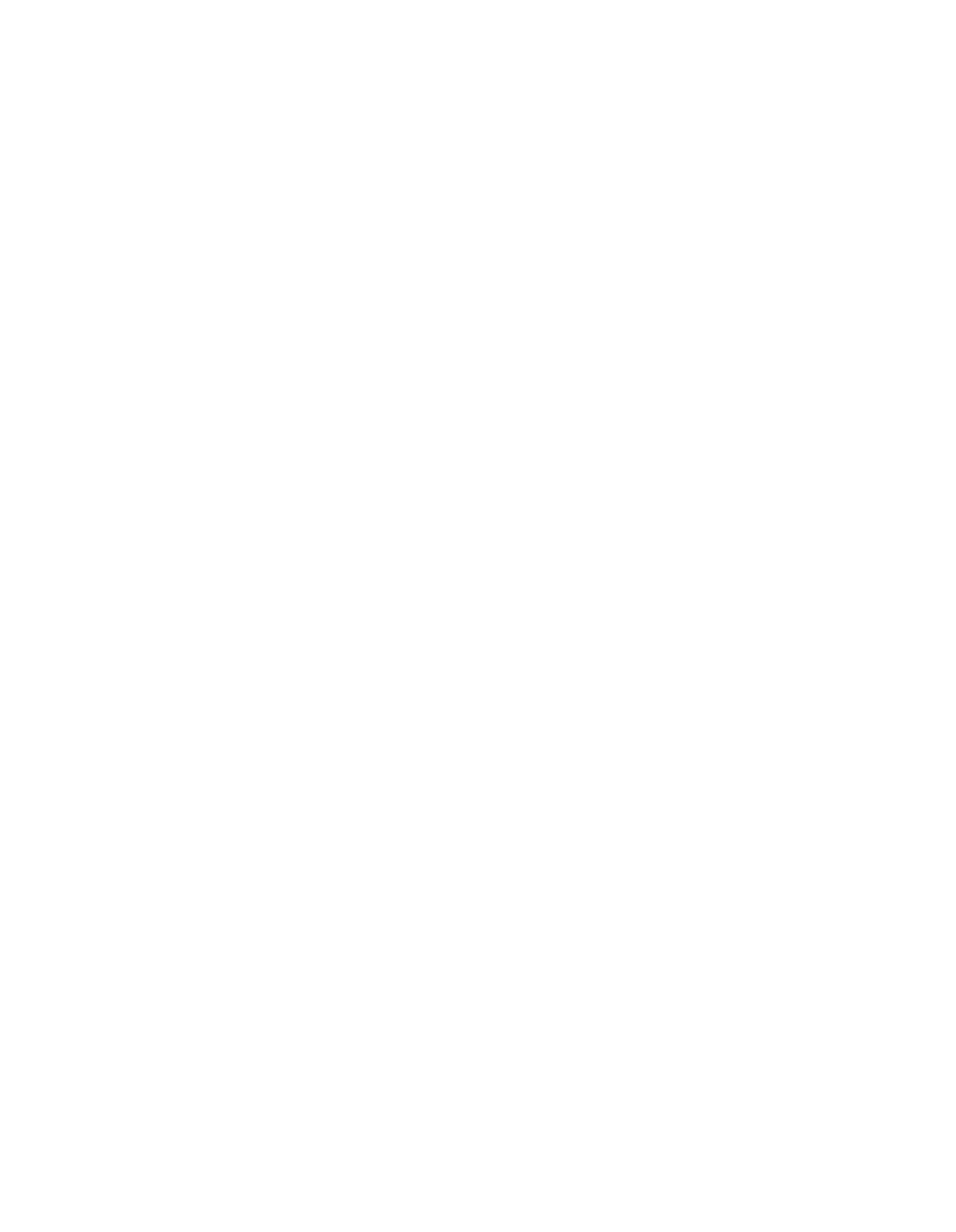Catheter tube 90 generally includes straight portion 100, tapered portion 102 and marker band tip 104. Catheter tube 90 is joined to connector hub 88 at joining portion 96. Tapered inner catheter 14 may be formed in whole or in part from low-density polyethylene plastic, for example. Other suitable 5 materials known to the catheter arts may be used as well.

Grip portion 94 desirably includes gripping ears 106. Gripping ears 106 may extend outwardly from grip portion 94 substantially radially and be shaped for convenient gripping by a physician.

Referring to FIGS. 19 through 21, in this embodiment, coaxial guide catheter 12 includes interrupted hub 108, hemitube portion 110, braided portion 112 and tip portion 114.

Interrupted hub 108 defines an opening 116, along a side thereof. Interrupted hub 108 may be substantially C-shaped or U-shaped in cross section. Opening 116 is sized so that tapered inner catheter 14 may be passed readily therethrough in a direction perpendicular to the long axes of both interrupted hub 108 and tapered inner catheter 14. Hemi-tube  $_{20}$ portion 110 is immediately distal to interrupted hub 108. Hemi-tube portion 110 may be formed, for example, from a metal hypo tube forming approximately 50% of the circumference of a cylinder. Hemi-tube portion 110 is aligned so that opening 116 of interrupted hub 108 is coextensive with open-25 ing 118 of hemi-tube portion 110. Hemi-tube portion 110 is joined to braided portion 112, for example, by adhesive, bonding or welding. The location where hemi-tube portion 110 and braided portion 112 join defines the entire circumference of a cylinder.

Braided portion 112 may be reinforced by a coil or braid, 120. Coil or braid 120 may be formed of metal or another suitable reinforcing material.

Tip portion 114 is generally not reinforced and is substantially soft. Tip portion 114 is similarly structured to tapered 35 inner catheter tip 42. Tip portion 114 may include a radiopaque marker band 24.

Beginning at the distal end of coaxial guide catheter 12, tip portion 114 may be formed substantially of, for example, 2533 Pebax® This may be followed by a section of 3533 40 Pebax®, then by a section of 5533 Pebax®, then by a further section of 7233 Pebax®. These Pebax® portions may all incorporate, for example, about 20% barium sulfate (BaSO<sub>4</sub>).

In one embodiment, tip portion 114 and braided portion 112 may have an overall length together of approximately one 45 hundred nine centimeters. Hemi-tube portion 110 and interrupted hub 108 may together have an overall length of approximately eighteen centimeters.

In this embodiment, coaxial guide catheter 12 may be lined with a PTFE liner 122. 50

In operation, a guide catheter 56 is inserted into a major blood vessel in the body such as aortic arch 58 over guidewire 64 and the distal end 68 of guide catheter 56 is brought into proximity of ostium 60 of a smaller branch blood vessel, such as coronary artery 62, that it is desired to enter. Coaxial guide 55 catheter 12, with tapered inner catheter 14, is inserted through guide catheter 56 and over guidewire 64. Guide catheter 56, guidewire 64, coaxial guide catheter 12, and tapered inner catheter 14 are manipulated to insert tapered inner catheter tip 42 into the ostium 60 of the blood vessel that branches off 60 from the major blood vessel. The bump tip 22 of coaxial guide catheter 12 is inserted with tapered inner catheter tip 42 well into ostium 60 of coronary artery 62 or other blood vessel until bump tip 22 of coaxial guide catheter 12 achieves a deep seated position. Tapered inner catheter 14 is then withdrawn 65 from the lumen of coaxial guide catheter 12. An interventional cardiology treatment device such as a catheter bearing

a stent or a balloon (not shown) is then inserted through the lumen of coaxial guide catheter 12 which remains inside guide catheter 56.

When the interventional cardiology device reaches a stenosis or blockage in coronary artery 62 or another branch blood vessel, force may be applied to the interventional cardiology device catheter while reinforced portion 18 and rigid portion 20 of coaxial guide catheter 12 provide back up support. The back force that would tend to dislodge bump tip 22 from a deep seated position in the ostium in the branch blood vessel is transferred through reinforced portion 18 to rigid portion 20 of coaxial guide catheter 12. A physician may apply a force to the proximal end of the coaxial guide catheter 12 to resist dislodging of bump tip 22 from the ostium of the branch artery.

One advantage of the present invention over prior art approaches is that the present invention does not interfere the injection of fluids via the Y-adapter of guide catheter 56 as does the use of a smaller catheter within a larger catheter.

The present invention may be embodied in other specific forms without departing from the spirit of the essential attributes thereof; therefore, the illustrated embodiments should be considered in all respects as illustrative and not restrictive, reference being made to the appended claims rather than to the foregoing description to indicate the scope of the invention.

What is claimed is:

1. A method of providing backup support for an interventional cardiology device for use in the coronary vasculature, the interventional cardiology device being adapted to be passed through a standard guide catheter, the standard guide catheter having a continuous lumen extending for a predefined length from a proximal end at a hemostatic valve to a distal end adapted to be placed in a branch artery, the continuous lumen of the guide catheter having a circular crosssectional inner diameter sized such that interventional cardiology devices are insertable into and through the lumen, the method comprising:

- inserting the standard guide catheter into a first artery over a guidewire, the standard guide catheter having a distal end:
- positioning the distal end of the standard guide catheter in a branch artery that branches off from the first artery;
- inserting a flexible tip portion of a coaxial guide catheter defining a tubular structure having a circular cross-section and a length that is shorter than the predefined length of the continuous lumen of the standard guide catheter, into the continuous lumen of the standard guide catheter, and,
- further inserting a substantially rigid portion that is proximal of, operably connected to, and more rigid along a longitudinal axis than the flexible tip portion, into the continuous lumen of the standard guide catheter, the substantially rigid portion defining a rail structure without a lumen and having a maximal cross-sectional dimension at a proximal portion that is smaller than the cross-sectional outer diameter of the flexible tip portion and having a length that, when combined with the length of the flexible distal tip portion, defines a total length of the device along the longitudinal axis that is longer than the length of the continuous lumen of the guide catheter; advancing a distal portion of the flexible tip portion distally beyond the distal end of the standard guide catheter and into the second artery such that the distal portion extends into the second artery and such that at least a portion of the proximal portion of the substantially rigid portion extends proximally through the hemostatic valve; and